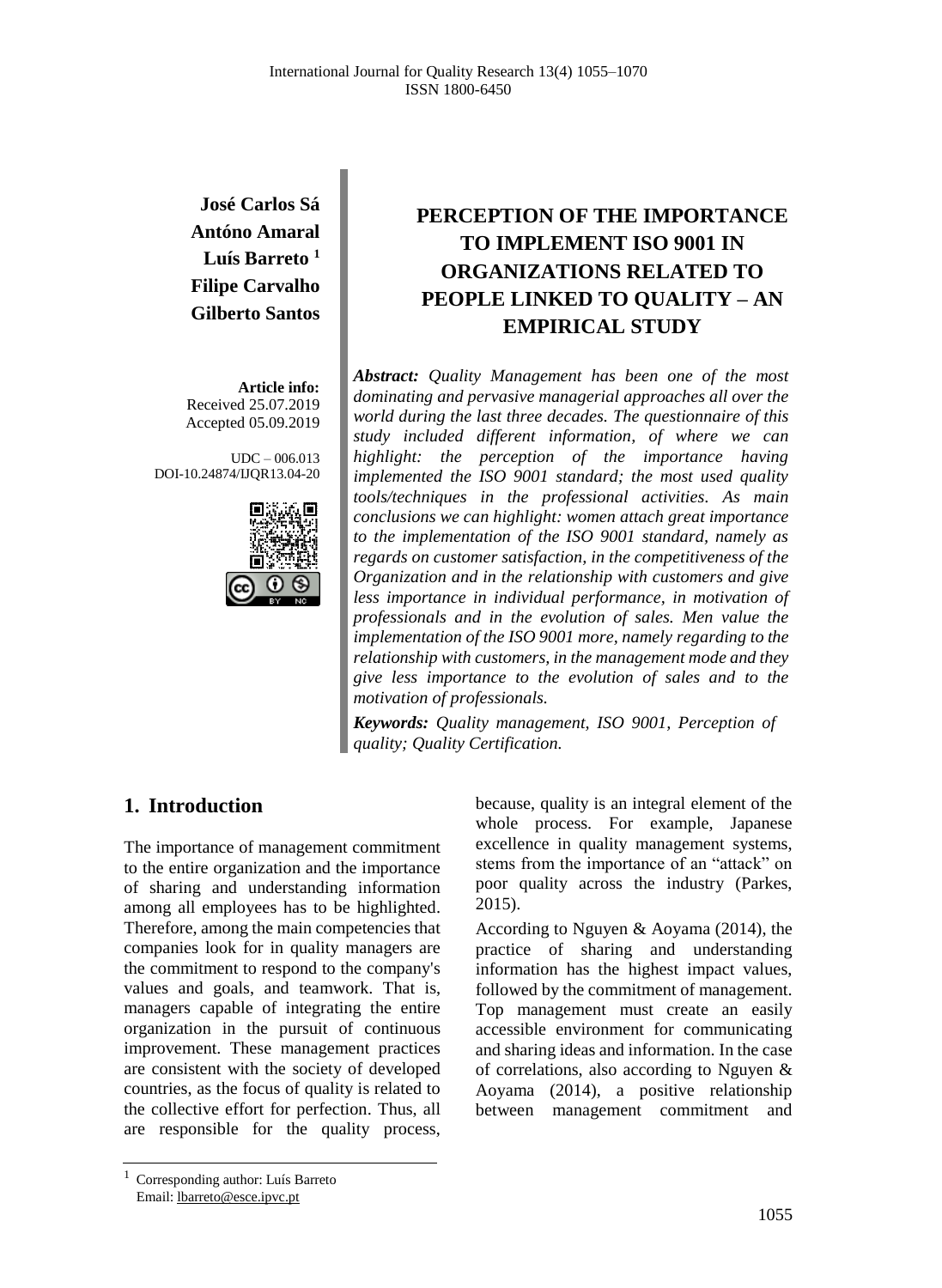

quality practice, management commitment to human resources training, teamwork and resource formation and teamwork on information sharing and understanding are confirmed.

In the market, consumers have certain information capability, which can perceive the service quality of products. Thus, when consumers have infinite information capability, they can fully perceive all information about products. But when the consumer's information capability is insufficient, the information of the product cannot be felt at all (Yuan et al., 2019). On the one hand, the information capability of consumers comes from their own consumption experience. On the other hand, the consumers information capability comes from the product information and services provided by producers to the society. For example, Apple can increase consumer awareness of Apple's mobile phone by expanding its advertising coverage, and then discover more potential consumers and generate more demand. Therefore, we can see that consumers' information capability depends on two aspects, that is their own cognition and product quality information provided by producers, both of which will affect the market demand (Yuan et al., 2019).

The main objective of this work is to characterize the perception of the importance to implement ISO 9001 in organizations related to people that, in some way are linked to quality. The referred perception is characterized accordingly to several factors such as the gender, the age, the educational level, the degree of experience and the size of the company.

# **2. Literature review**

Management and development of human resources is becoming increasingly important due to the new place and role of a human in all social processes and in the management of those. Motivation and employee satisfaction become the basis of occupation of modern human resource management, because only the construction of quality motivational system can help the organization to increase its competitive ability and value of the company (Žunac et al., 2018). It is well known that the higher education sector in the global economy is a prime operator in the areas of economic development, competition and expansion. In addition, the students and graduates of the higher education sector compose the human capital and the future labor force in the world (Al-Hemyari & Al-Sarmi, A.M. (2017). Knight and York (2003) considered employability skills as understandings, achievements and personal qualities that make the fresh engineering graduates to convince the employers with their abilities and ensure the selection in job. Thus, perceived value is the consequence of a mental weighing of perceived benefits versus sacrifices. That is, customers may cognitively perceive what they get and what they have to give up for receiving services (Zeithaml, 1988). Knight and York (2003) state selfefficacy is to believe in self by graduates when facing the challenging circumstances and situations. Woodruff (1997) contends that customers' perception of value is the next underlying source for a competitive advantage. Despite its significance in business marketing literature, perceived value has rarely been mentioned in the health care settings for exemple. Thus, satisfaction reflects the degree to which a customer believes that the use of a service evokes positive feelings (Rust & Oliver, 1994). As a consequence, to develop a more pragmatic picture of the underlying relationships among service quality, perceived value, satisfaction, and behavioural intentions is important. Thus, according Wu et al. (2008), the use of an integrative model to study customers' perceptions of health care and other services and develop a marketing strategy for health care systems, for example, should be explored.

Motivation encourages creativity, innovation, professional development of employees and is the key for high business standards (Žunac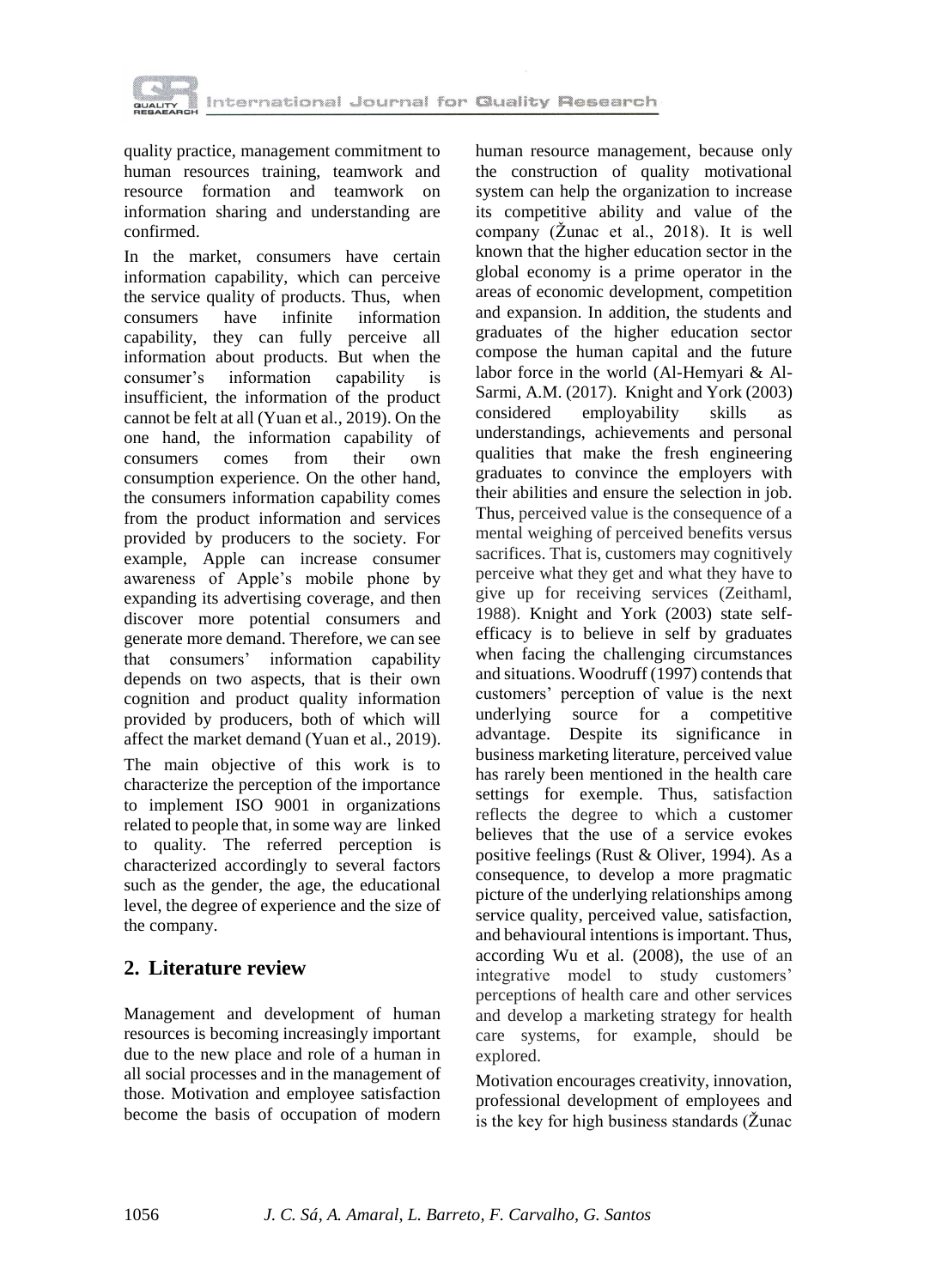

et al., 2018). In order to improve "critical thinking", "complex reasoning", "planning skills", "organizing skills", "judging skills" and "employability skills" of graduates, developing HEIs (Higher Education Institutions) in any country must meet some institutional conditions and requirements (Al-Hemyari & Al-Sarmi, 2017). Process improvements, advent of new technology, changes in consumer's priorities, improved quality of service provided by competitors is just a few. It has, therefore, become important to periodically update the knowledge of consumer expectations and transform the organization to a customer-focused organization. With better understanding of consumers'perception about product quality and service, a company can identify its relative strengths and weakness and chart a path for future progress and improvement. Thus, it is logical to state that perception of service quality or for exemple, healthcare quality and related customer satisfaction may widely differ between countries (Hasin et al., 2011). Thus, customer satisfaction is consumers' perception about a product or service that a supplier has met or exceeded their expectations. With the increase in volume and complexity of retail business, the need for further improvement has become steeper and faster too. In matters of product quality offered by several companies, there exists a strong link among consumer perception, their satisfaction level and retention for the company. But as environment varies, desires of customers and the perception of satisfaction vary. As a result, a major issue is to define the complex nature of customer satisfaction under varied environment (Hasin et al., 2011).

Thus, 'perception' score is the rating that the customer gives to the service attributes of a hypothetical "Ideal" hospital for exemple, where as 'Expectation' score is the rating that the customer gives to the same service attributes regarding what (s)he actually gets from the hospital under consideration (Hasin et al., 2011).

As a first step in dealing with the perception of quality, it is important to establish an operational definition of quality. Thus, within the user-based paradigm, quality is an attribute by which consumer goods are marketed. Many products are marked using adjectives such as "choice," "select," "prime," "superior," or "distinctive" to demonstate the perception that quality is important and valuable (Perkins, 1990). But the new product quality is unobservable to consumers before purchase. Consumers make purchase decisions based on their perception of product quality (Li et al., 2018). Quality reputation is another important element of consumers' quality perception towards unobservable quality. According Li et al. (2018) it can be concluded that a warranty is more likely used by nonexpert consumers in forming quality perceptions, especially if the product brand is not well known. Some experimental studies, made by Akdeniz et al. (2013), examine interactions among market cues, such as, brand reputation, warranty and price. The results of these experiments demonstrate what a lot of people supposed. The brand reputation has a greater impact on consumer quality perceptions, than warranties and price. Thus, the empirical research demonstrates the importance of the joint effect of quality reputation and warranty in quality signaling (Li et al. 2018). Quality perception measurements have also been applied to analyze how quality influences and affects company income (Llusar & Zornoza, 2000). Some authors have analyzed the influence of quality perception on client behavior – mainly the client's satisfaction and purchase intentions (Bolton & Drew, 1991; Bitner & Hubbert, 1994; Taylor & Baker, 1994).

But to be able to sell good products it is necessary to have a good organization. However, we contend that when an organization goes through the highly involved and elaborate quality documentation process, it should have an effect on perceptions of quality activities. It can be anticipated that organizational features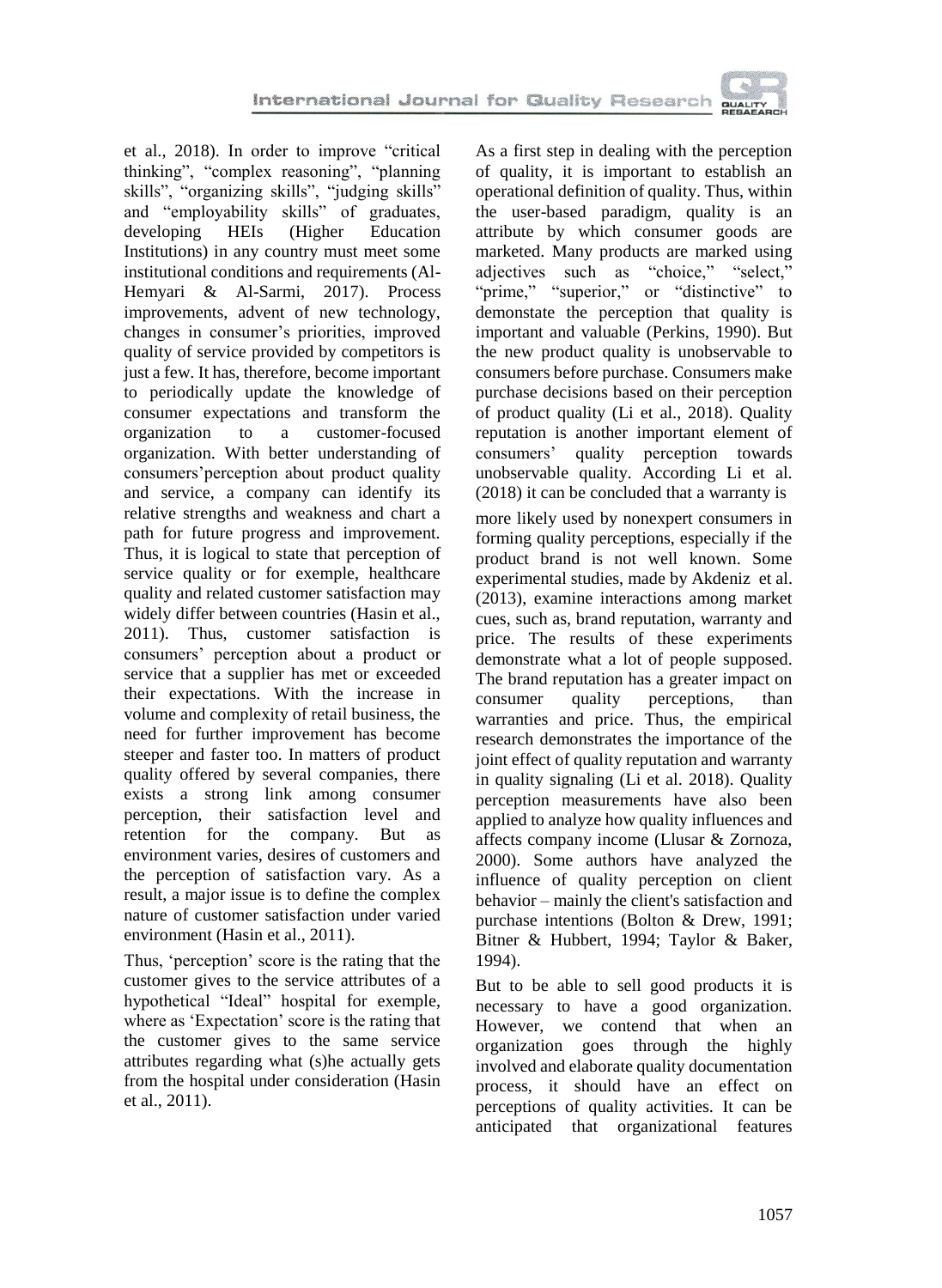

pertaining to ISO 9000 planning and implementation will be factors that influence perceptions of the impact that they have on certain quality outcomes (Bellamy et al., 2001).

Quality Management (QM), and in particular Total Quality Management (TQM), has been one of the most dominating and pervasive managerial approaches all over the world during the last three decades. In particular, from the late 1980s to the middle of the 1990s, the term TQM became more and more frequently used in the management literature and magazines, as well as, in the business world (Dahlgaard-Park et al., 2013). Thus, the continuous development of QM in organizations was driven on the one hand by competition and on the other hand by growing requirements of the customers. Mass production with a pure push strategy changed to a more and more pull strategy with higher customer and market orientation. To satisfy the requirements of the triangle quality, cost and time the field of view of QM has continuously been widened from considering "what" is done to "how" it is done (Weckenmann et al., 2015). But in order for companies to compete effectively in the global business world, better business performance is needed (Weckenmann et al., 2015). Hence, the importance of using QM standard such as ISO 9001, therefore, cannot be ignored (Santos & Barbosa, 2006; Magd, 2008; Araújo et al, 2019). Thus, Quality Management System (QMS) when implemented correctly, understood and accepted by all, it offers very important benefits for organisations (Santos et al., 2019a; Zgodavova et al., 2017; Marques et al., 2018; Batista & Santos, 2015; Bravi et al., 2019; Costa et al., 2019) where customers are increasingly demanding (Bravi et al., 2017; Doiro et al., 2017) to improve quality of life (Félix et al., 2018).

Today, many organizations are "searching" for excellence but not many organizations have been able to achieve this goal, seemingly because management does not have a

profound understanding of what really means to be excellent (Dahlgaard-Park & Dahlgaard, 2007). To find the path to excellence, many organizations integrate their different management systems, i.e., Quality Management, Environmental Management and Safety Management, improving quality of products and saving resources, including human and financial resources (Carvalho et al., 2018; Santos et al., 2011; Santos et al., 2017). Organizations can play a significant role in the advancement of Sustainable Development, and companies with Quality, Environmental, and Occupational Health and Safety certified management systems address the three Sustainability Dimensions (economic, environmental, and social) (Santos et al, 2018a; Fonseca & Carvalho, 2019). For that, a good education system provides a great help (Santos et al, 2019b), where new ideas are needed (Santos et al., 2018b), to create value through quality and innovation (Santos et al., 2019c). Thus, knowledge in itself has no value, what creates value is how you use that knowledge in a practical way. According to Dan Brown (Brown, 2009), "knowledge is a tool, and like all tools, its impact is in the hands of those who use it." According Barca et al. (2012), who knows what to do where and when? Underdevelopment traps that limit and inhibit the growth potential of regions or perpetuate social exclusion are the result of a failure of local elites. The words of Pedro Duque, serving as Minister of Science, Innovation and Universities of Spain from June 2018, during an interview to a magazine (Duque, 2012) can be observed as follows "the power to exit out of crisis is to improve the economic outlook. These, can be improved by developing technology that leads to an increase in exports that gives the country greater competitiveness. If companies do not create/design good and saleable products for the world market, it is impossible to get out of the crisis" (Duque, 2012). Hence, the quality of the production processes is important, but more important is the quality of the design of new products, salable in the world market.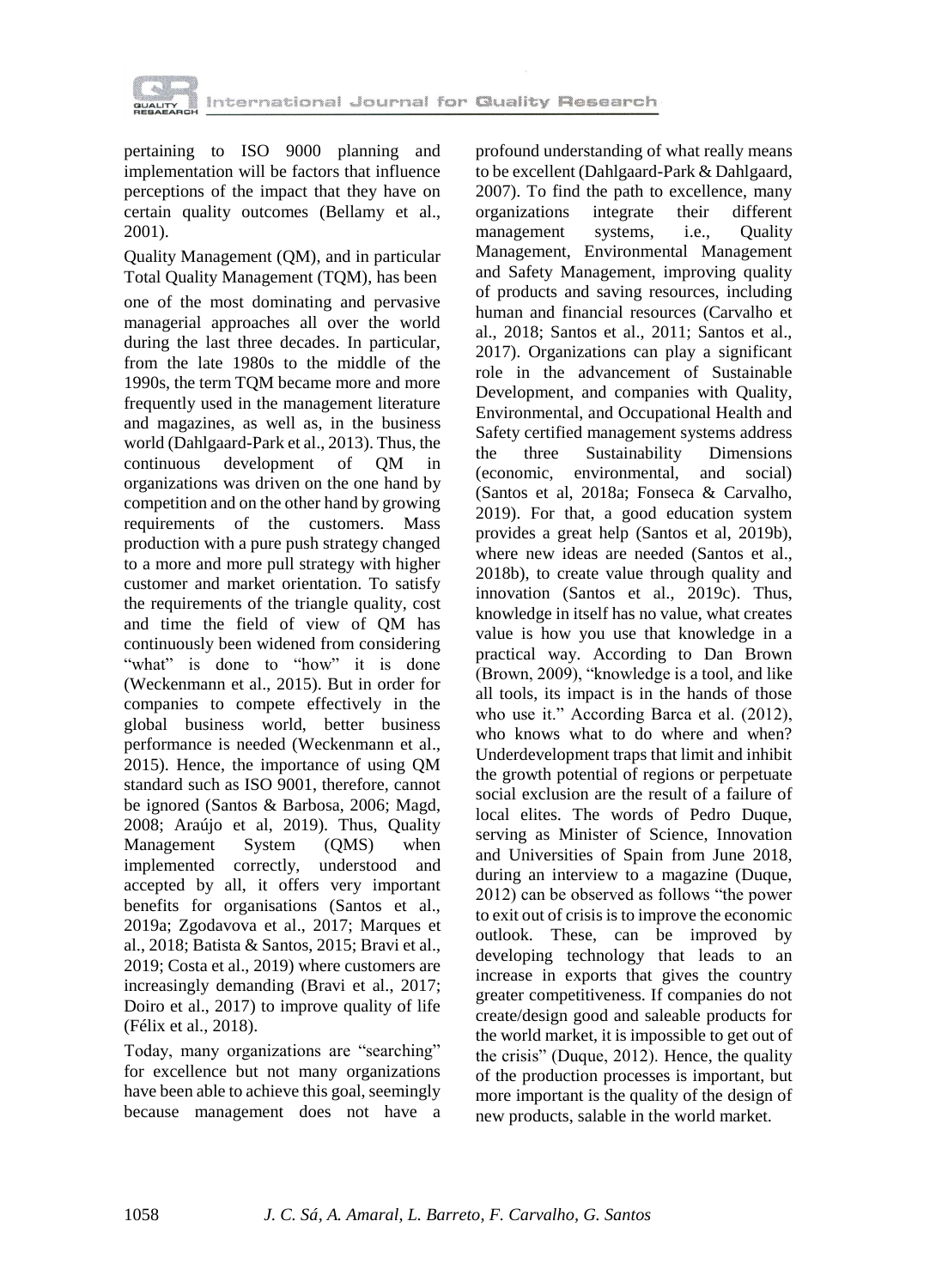

# **3. Methodology**

In order to make an exploratory analysis, primary data was collected through a structured survey. Thus, allowing to develop a descriptive research design. A structured survey allows to quantify a multitude of data for further analysis and relationships as referred by (Kothari, 2011; Michener, 1997). The use of the survey and the use of quantitative analysis of the data through different techniques and statistical methods can be observed in a variety of research work carried out under studies regarding quality management and its needs (Duran, 2014; Lam, 1995). The questionnaire of this study included different information, of where we can highlight: the perception of the importance having implemented the ISO 9001 standard; the most used quality tools/techniques in the professional activities*.* The specific research objectives defined were: 1) to analyze the perception about the importance of the implementation of the ISO 9001 standard in different activities of the company; 2) to characterize the perception of the importance to implement ISO 9001, according to several factors such as the gender, the age, the educational level, the degree of experience, the salary level and the size of the company.

### **3.1. The Survey Design**

This study is part of a descriptive research design. The administered questionnaire included different scales of where we highlight the following objectives: 1) profile of the professionals with the information based on years of experience, number of workers of the company and if the company has different quality certifications; 2) the perception of having implemented the ISO 9001 standard (Likert scale, classifying from "very important" to "no so much important"); 3) the most used quality tools/techniques in the professional activities (Binary scale, classing "1" as using and "0" as not using) were considered valid. The surveys were conducted on women (57%) and men (43%),

aged 20 to 60, maintain ing the anonymity and confidentiality of the participants. The sample mirrors the universe of quality management professionals reasonably.

### **3.2. The Sample**

The sample that was taken is a convenient sample of quality management professionals, rather than a random representative sample, due to time and budget constraints. The respondents were practitioners in quality management that develop their professional activity in several companies of Northern Portugal. The questionnaire was answered in once the survey was completed, 90 results were considered.

## **4. Results**

According to figure 1, the results of our survey indicate that people working in the quality sector mostly have 3 years of experience. The most experienced people have over 15 years of experience.

Figure 2 shows the number of workers of companies with the quality system certified according to ISO 9001. As we may notice, companies with more colaborators tend to have this certification. In fact, from the companies with less than 10 colaborators only 27% have an ISO 9001 certificate. This percentage grows with the number of colaborators to 45%, 67%, reaching the maximum value of 76% in companies with more than 250 colaborators.

In the figure 3 are represented the activities developed in the companies in which the respondents work. Most of respondents are active in quality auditing, 5S implementation, continuous process improvement according to ISO 9001: 2015, metrology, statistical process control, standardized work, application of quality tools, among others.

This emphasize the fact that respondents work with other important tools in their companies and are able to evaluate the importance that the ISO 9001 has on their everyday work.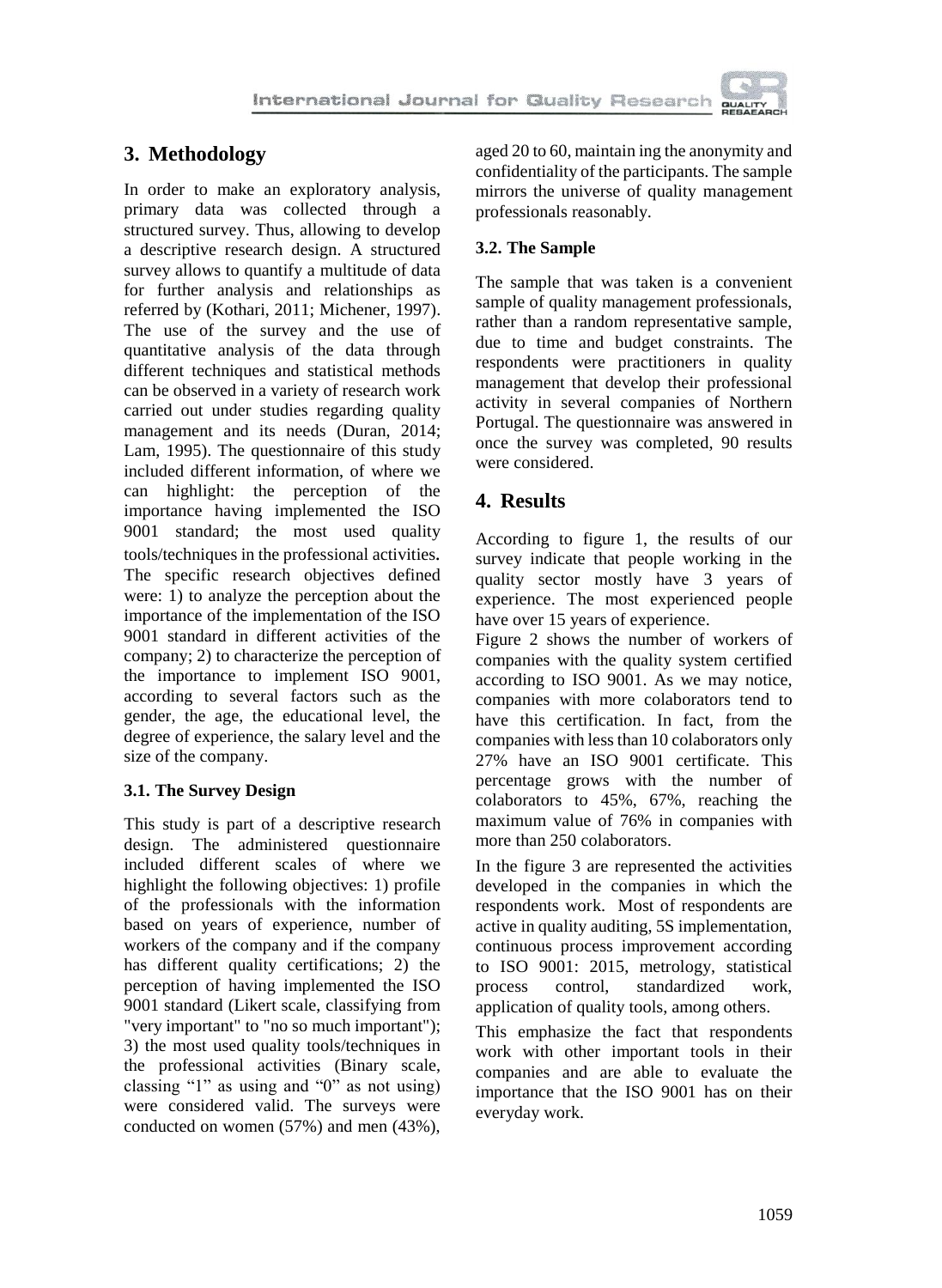

**Experience distribution** 



**Figure 1.** Years of Professiona Experience in the Quality Sector.



Relation between the number of collaborators and the ISO 9001 certification

**Figure 2.** Relation between the number of collaborators and the companies with/without certification according to ISO 9001.

Next we focus our attention on the perceptions about the importance of implementing the standard ISO 9001. For such purpose, it was created an index from 1 to 5, based in a likert scale, where 1 represents "Not important" and 5 represents "Very important". Thus, the average of the index in each one of the activities of the company, can be a good indicator on the general perception of the elements of the sample, with respect to each one of the activities. This first analysis is a purely descriptive on.

Thus, we can see that women attach great importance to the implementation of the ISO 9001 standard, namely as regards: on customer satisfaction, in the competitiveness of the Organization and in the relationship with customers. Men value the implementation of the ISO 9001 more, namely with regard to: the relationship with customers, in the management mode. Women give less importance, namely: in individual performance, in motivation of professionals and in evolution of sales. Men give less importance, in what concerns the evolution of sales and in the motivation of professionals.

In the table 1 it is possible to observe that women consider, in all activities, a higher importance than the ones considered by men.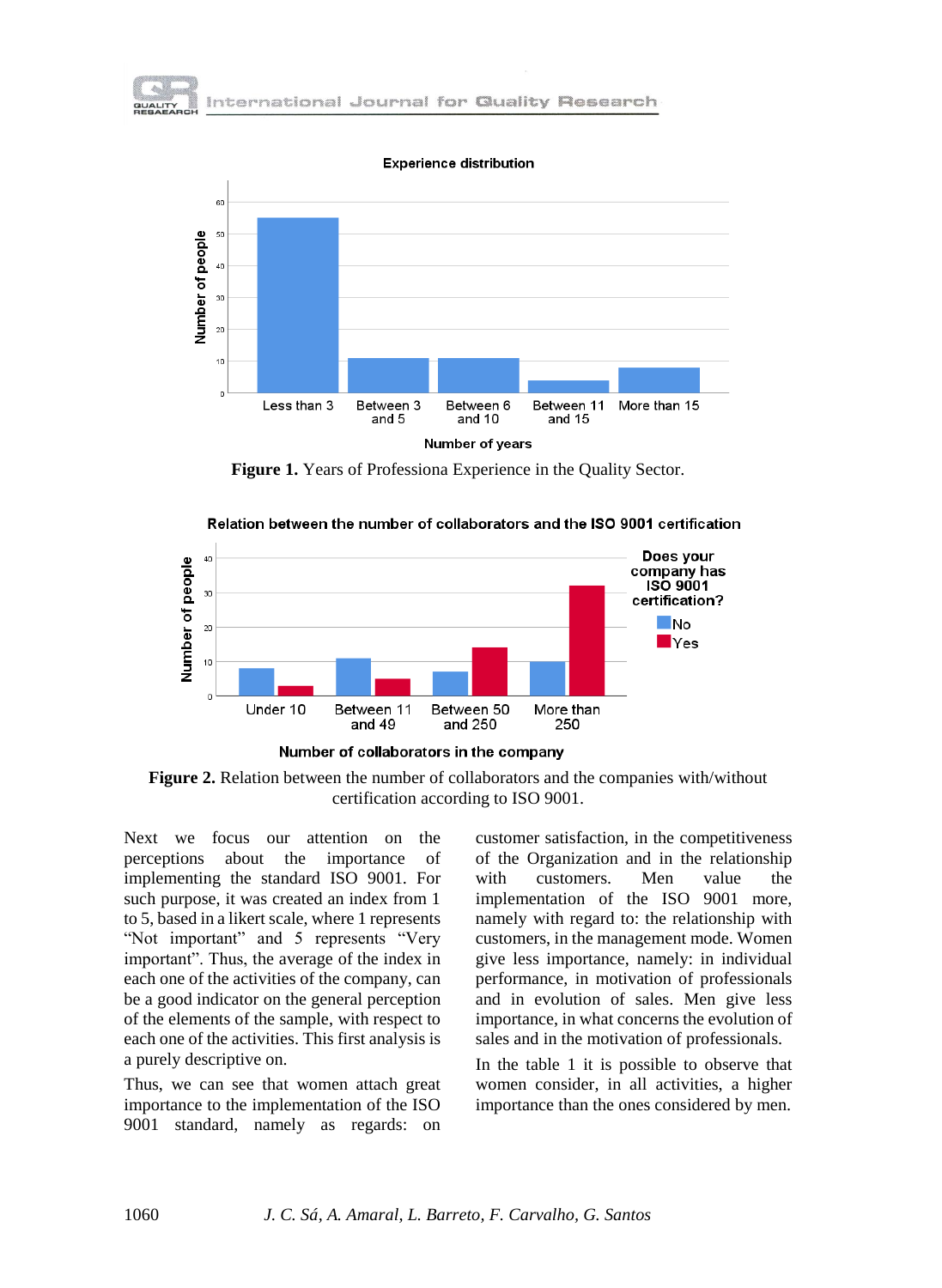

### International Journal for Quality Research



**Figure 3.** Activities developed in the surveyed companies.

| Table 1. Different perceptions of male and female, about the importance of implementing the |  |  |  |  |  |  |
|---------------------------------------------------------------------------------------------|--|--|--|--|--|--|
| standard ISO 9001.                                                                          |  |  |  |  |  |  |

|                                             | Female | Male |
|---------------------------------------------|--------|------|
| In the management mode                      | 4,09   | 3,75 |
| In the quality of products / services       | 4,00   | 3.65 |
| In the evolution of sales                   | 3,84   | 3,10 |
| In the internationalization of the business | 4,05   | 3,42 |
| In process productivity                     | 3,89   | 3.45 |
| In the responsiveness of the organization   | 4,18   | 3.48 |
| In the motivation of professionals          | 3,60   | 3.25 |
| In individual performance                   | 3,60   | 3,42 |
| On customer satisfaction                    | 4,38   | 3.63 |
| In the relationship with customers          | 4,36   | 3,84 |
| In the competitiveness of the organization  | 4,38   | 3.63 |

With regard to the level of training and scholarity, it is possible to verify in table 2, that those who assign greater importance to the implementation of the standard ISO 9001 are the respondents with a post-graduation education. Here it seems to us that we have to be careful to mention (if this is the case) that the postgraduate in question is the postgraduate in quality management. Possibly people who enroll in a graduate degree of this nature have at the outset greater interest in this area and therefore already

attach high importance to the implementation of the standard ISO 9001 (ie the sample in this aspect is somewhat skewed). Employers with the Master degree attach great importance to the relationship with customers and the competitiveness of the organization. Employers with secondary school attach great importance in the quality of products / services, the responsiveness of the organization, the relationship with customers and on the customer satisfaction.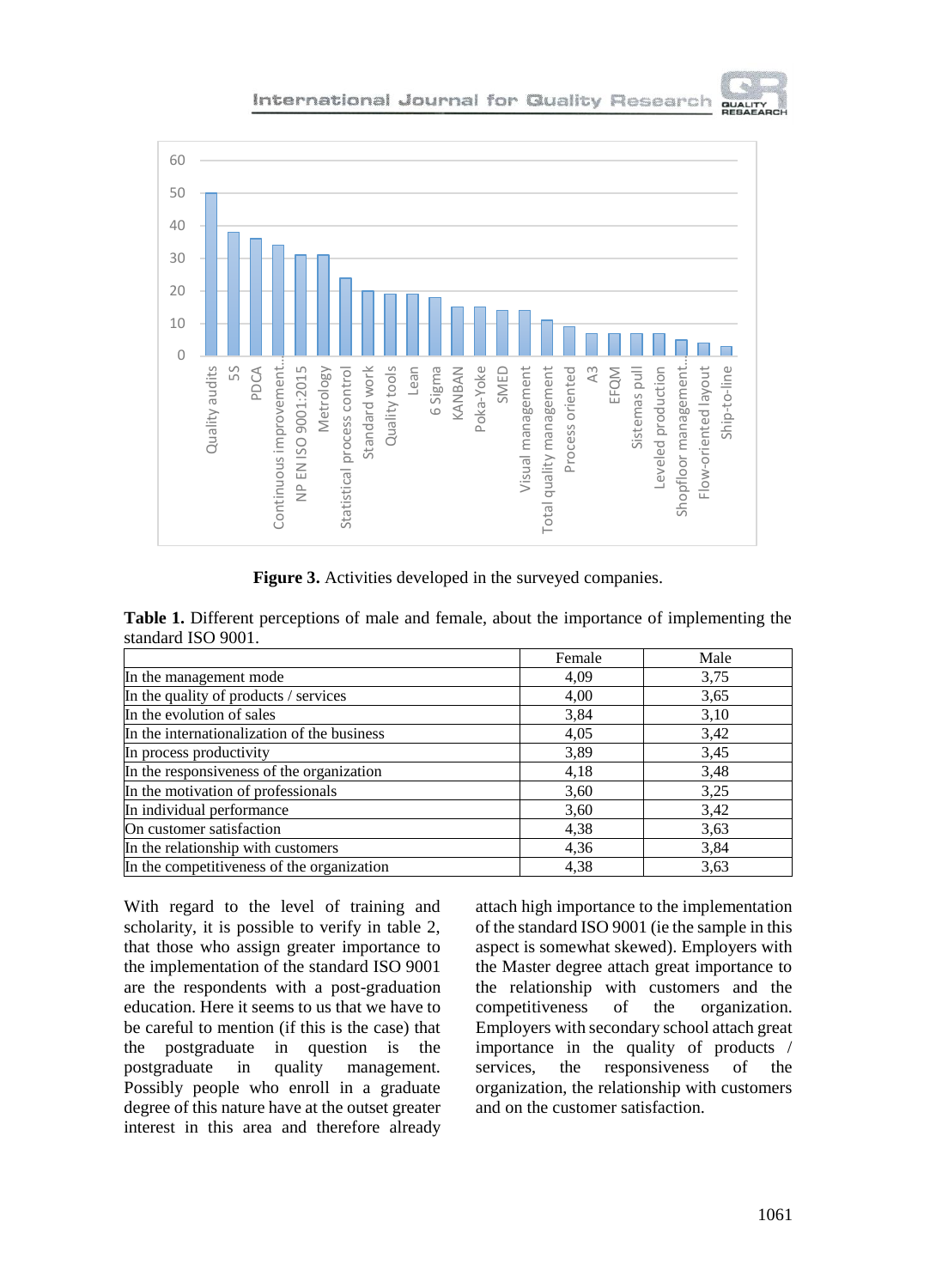

|                                                | Secondary<br>School | Post<br>Bologna<br>degree | Pre<br>Bologna<br>degree | Post<br>Graduation | Master<br>Degree |
|------------------------------------------------|---------------------|---------------------------|--------------------------|--------------------|------------------|
| In the management mode                         | 3,89                | 3,78                      | 3,83                     | 4,75               | 3.45             |
| In the quality of products / services          | 4,13                | 3,57                      | 4,17                     | 4,50               | 3,55             |
| In the evolution of sales                      | 2,75                | 3,74                      | 3,67                     | 4,00               | 3,25             |
| In the internationalization of the<br>business | 2,88                | 3,65                      | 4,17                     | 4,17               | 3.68             |
| In process productivity                        | 3,75                | 3,61                      | 3,67                     | 4,50               | 3,20             |
| In the responsiveness of the<br>organization   | 4,13                | 3,70                      | 4,00                     | 4,83               | 3,40             |
| In the motivation of professionals             | 3,67                | 3.39                      | 3,00                     | 3,75               | 3,05             |
| In individual performance                      | 3.63                | 3,52                      | 3,67                     | 3.92               | 2,95             |
| On customer satisfaction                       | 4,11                | 3,96                      | 4,17                     | 4,67               | 3,80             |
| In the relationship with customers             | 4,11                | 4,04                      | 4,17                     | 4,33               | 4,00             |
| In the competitiveness of the<br>organization  | 3,22                | 4,22                      | 4,33                     | 4,33               | 3,85             |

**Table 2. P**erceptions of people with different training and scholarity, about the importance of implementing the standard ISO 9001 in organizations.

According with table 3, the people most experienced in management are those who mostly give a greater importance to the implementation of the standard ISO 9001 in organizations. In what concerns the size of the company we can verify that the companies that give a greater importance to the implementation of the standard are generally the smaller companies. The most valued activities by the largest companies are the management mode, the relationship with customers and the competitiveness of the organization (table 4).

**Table 3.** Perceptions of people with different years of experience, about the importance of implementing the standard ISO 9001 in organizations.

|                                                | Less than 3 | Between 3 and 5 | Between 6 and | More than 10 |
|------------------------------------------------|-------------|-----------------|---------------|--------------|
|                                                | years       | years           | 10 years      | years        |
| In the management mode                         | 3,88        | 4,20            | 3.67          | 4,67         |
| In the quality of products /<br>services       | 3,79        | 3,90            | 3,89          | 4,44         |
| In the evolution of sales                      | 3,60        | 3,10            | 3,33          | 4,22         |
| In the internationalization of<br>the business | 3,85        | 3,10            | 3,89          | 4,44         |
| In process productivity                        | 3,70        | 3,70            | 3,56          | 4,22         |
| In the responsiveness of the<br>organization   | 3,79        | 4,10            | 4,00          | 4,44         |
| In the motivation of<br>professionals          | 3,48        | 3,50            | 2,89          | 4,11         |
| In individual performance                      | 3.45        | 3,60            | 3,44          | 4,22         |
| On customer satisfaction                       | 4,10        | 4,00            | 3,67          | 4,67         |
| In the relationship with<br>customers          | 4,17        | 4,10            | 3,89          | 4,67         |
| In the competitiveness of the<br>organization  | 4,06        | 3,90            | 4,11          | 4,56         |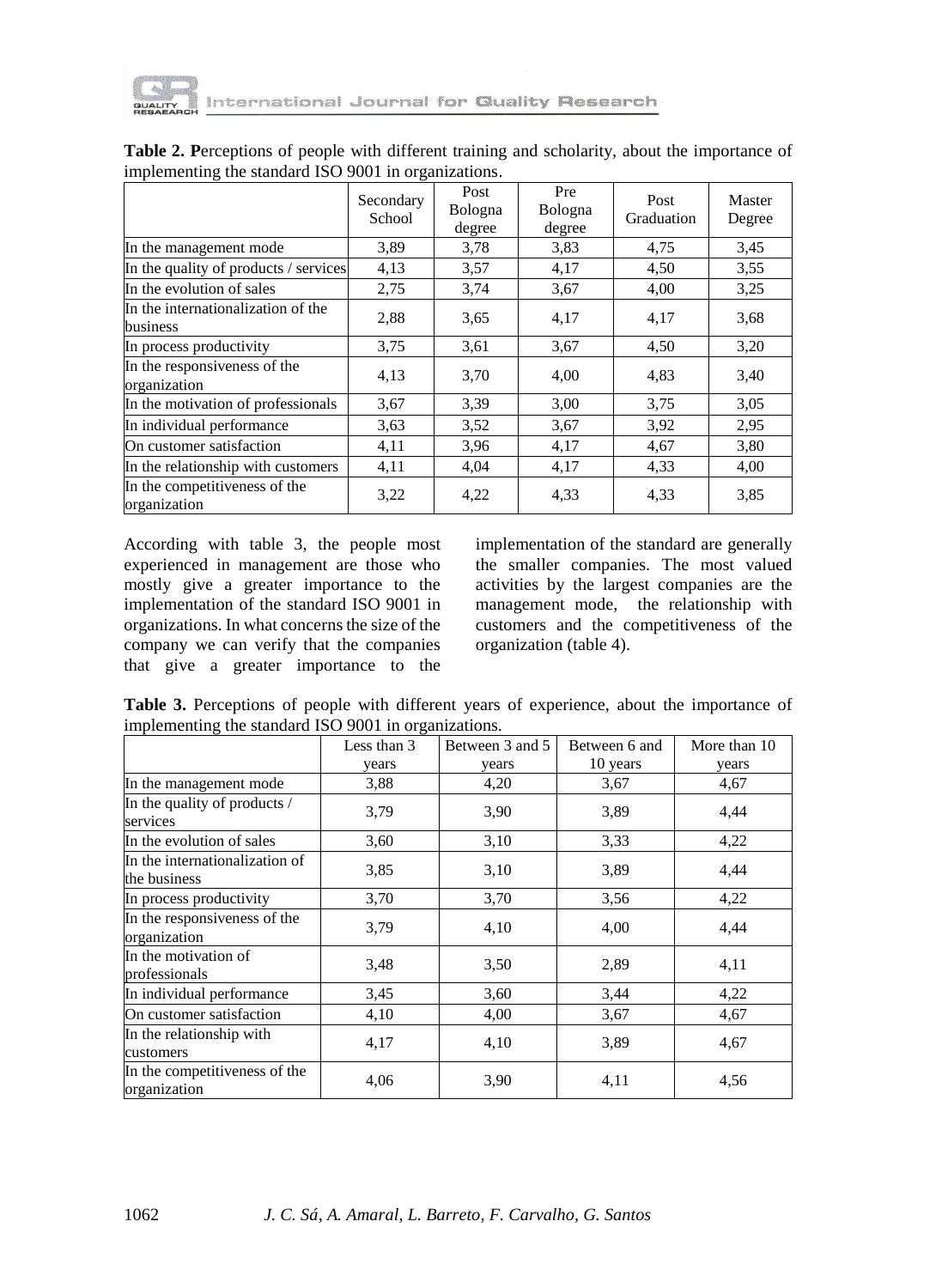

|                                                |              | Number of employees  |                       |               |       |  |  |
|------------------------------------------------|--------------|----------------------|-----------------------|---------------|-------|--|--|
|                                                | Less than 10 | Between 11<br>and 49 | Between 50<br>and 250 | More than 250 | Total |  |  |
| In the management mode                         | 4,20         | 3,92                 | 3,37                  | 4,20          | 3,95  |  |  |
| In the quality of products /<br>services       | 3,50         | 3,77                 | 3,63                  | 4,12          | 3,86  |  |  |
| In the evolution of sales                      | 3.60         | 3,23                 | 3,37                  | 3,74          | 3,54  |  |  |
| In the internationalization<br>of the business | 4,11         | 3,38                 | 3.53                  | 4,00          | 3,79  |  |  |
| In process productivity                        | 4,10         | 3,62                 | 3,26                  | 3,88          | 3,71  |  |  |
| In the responsiveness of the<br>organization   | 4,30         | 4,08                 | 3,32                  | 4,03          | 3,89  |  |  |
| In the motivation of<br>professionals          | 4,00         | 3,38                 | 2,84                  | 3,66          | 3,45  |  |  |
| In individual performance                      | 3,90         | 3,31                 | 3,00                  | 3,79          | 3,53  |  |  |
| On customer satisfaction                       | 4,50         | 4,00                 | 3,68                  | 4,17          | 4,06  |  |  |
| In the relationship with<br>customers          | 4,50         | 4,00                 | 3,53                  | 4,43          | 4,14  |  |  |
| In the competitiveness of<br>the organization  | 4,70         | 3,69                 | 3,63                  | 4,26          | 4,06  |  |  |

**Table 4.** Relationship between the size to the company and the importance of implementing the ISO9001 standard.

Accordingly to table 5, an interesting fact, can be observed. People that work in noncertified companies attribute more importance to implementing the standard than people who already workin certified companies. The only exception concerns the quality of products and services.

In what it concerns other certifications (table 6), the results are different. It is possible to consider that one of the possible justifications for this may be that companies seeking other certifications consider that the implementation of the standard is important in the development of their activity and therefore their employees recognize the importance of the standard in most of the activities developed by the company.

| Table 5. Relationship of the importance of implementing the ISO9001 standard. |  |  |
|-------------------------------------------------------------------------------|--|--|
|                                                                               |  |  |

|                                             | Does the company has the ISO 9001 certification? |      |       |
|---------------------------------------------|--------------------------------------------------|------|-------|
|                                             | N <sub>0</sub>                                   | Yes  | Total |
| In the management mode                      | 4,46                                             | 3,72 | 3.95  |
| In the quality of products / services       | 3,83                                             | 3,87 | 3,86  |
| In the evolution of sales                   | 3,67                                             | 3,48 | 3,54  |
| In the internationalization of the business | 4,13                                             | 3.63 | 3,79  |
| In process productivity                     | 4,13                                             | 3,52 | 3,71  |
| In the responsiveness of the organization   | 4,38                                             | 3,67 | 3,89  |
| In the motivation of professionals          | 3,79                                             | 3,30 | 3,45  |
| In individual performance                   | 3,67                                             | 3,46 | 3.53  |
| On customer satisfaction                    | 4,50                                             | 3,87 | 4,06  |
| In the relationship with customers          | 4,42                                             | 4,02 | 4,14  |
| In the competitiveness of the organization  | 4,46                                             | 3,89 | 4,06  |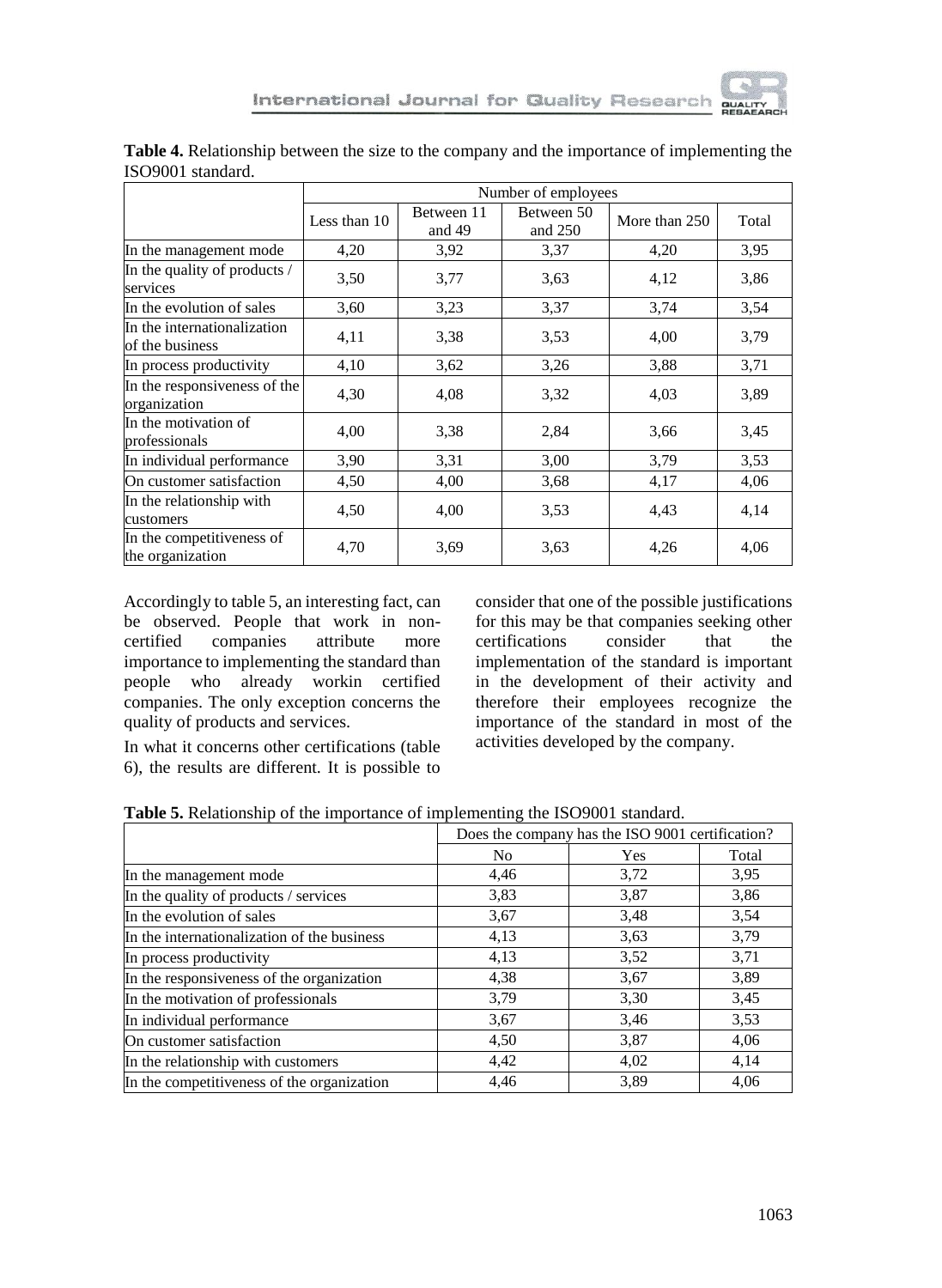

|                                             | Does the company has other certifications? |      |       |  |  |
|---------------------------------------------|--------------------------------------------|------|-------|--|--|
|                                             | N <sub>0</sub>                             | Yes  | Total |  |  |
| In the management mode                      | 3,92                                       | 3,97 | 3,95  |  |  |
| In the quality of products / services       | 3,79                                       | 3,92 | 3,85  |  |  |
| In the evolution of sales                   | 3,31                                       | 3,78 | 3.53  |  |  |
| In the internationalization of the business | 3.61                                       | 3.97 | 3,78  |  |  |
| In process productivity                     | 3,72                                       | 3,67 | 3.69  |  |  |
| In the responsiveness of the organization   | 4,03                                       | 3,78 | 3,91  |  |  |
| In the motivation of professionals          | 3,38                                       | 3.49 | 3,43  |  |  |
| In individual performance                   | 3,46                                       | 3,58 | 3,52  |  |  |
| On customer satisfaction                    | 4,15                                       | 3.95 | 4,05  |  |  |
| In the relationship with customers          | 4,05                                       | 4,24 | 4,14  |  |  |
| In the competitiveness of the organization  | 3,79                                       | 4,32 | 4,05  |  |  |

Also regarding table 7, it may be worth reflecting on the evolution of perceptions of the importance of ISO 9001 over the time in different aspects. This evolution may be related to the standard but may also be related to how it is being used by the organization. For example, one can consider the importance of training not only about the standard but

also about how the standard should be implemented in companies to contribute to the comitment of the employees. Possibly, the intensity of monitoring should not be constant over the years. As the implementation gets more mature a more relaxed approach can (or should) be taken.

**Table 7.** - The evolution of perceptions of the importance of the ISO 9001.

| Number of years of ISO 9001                 | Less than 3 | From 3 to 5 | From 6 to 10 | More than 10 |
|---------------------------------------------|-------------|-------------|--------------|--------------|
| certification                               | vears       | vears       | vears        | years        |
| In the management mode                      | 3,86        | 3,71        | 3,60         | 3.83         |
| In the quality of products / services       | 4,00        | 4,29        | 3,80         | 3,83         |
| In the evolution of sales                   | 2,86        | 3,29        | 3,70         | 3.65         |
| In the internationalization of the business | 2,50        | 3,57        | 3,50         | 4,09         |
| In process productivity                     | 3,57        | 3.43        | 3,60         | 3,57         |
| In the responsiveness of the organization   | 4,00        | 3,86        | 3,50         | 3,74         |
| In the motivation of professionals          | 3,86        | 3,14        | 3,20         | 3.25         |
| In individual performance                   | 4,29        | 3.29        | 3,20         | 3.43         |
| On customer satisfaction                    | 4,14        | 4,43        | 3,60         | 3,83         |
| In the relationship with customers          | 4,29        | 4,00        | 3,90         | 4,12         |
| In the competitiveness of the organization  | 3.43        | 3,43        | 4,00         | 4,17         |

After the descriptive analysis we can move to an inferential analysis and realize if it is possible to infer general results from the data available. In this analysis we should always be careful to recognize that our sample is not representative of the population that somehow work in quality management, since the sample is a convenience sample. In any case, we may be comfortable doing this analysis and that the results we get from it will

be a good indicator for a deeper and more structured analysis.

One of the analyzes that would be interesting to do is a logistics regression. However, it was not possible to obtain an  $r^2$  that would ensure the model fit in either situation.

We then performedan analysis using the chisquare test to see if there are any factors that influence the perception of the importance of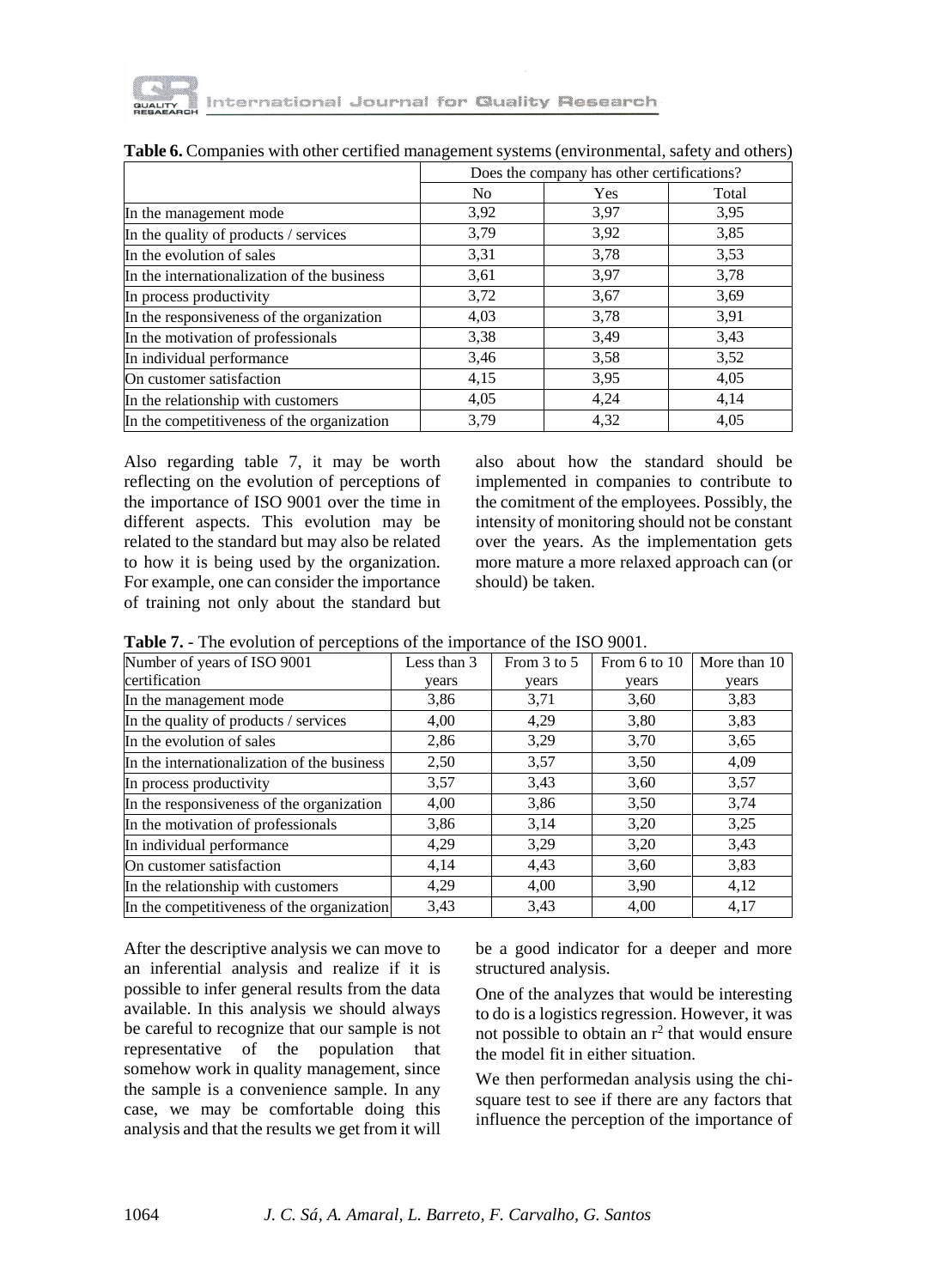

implementing the standard ISO 9001. Most of the results do not present statistical significance (It was considered a significance of 10%). Here, are only presented the results with statistical significance. We started the analysis looking for perceptions that are influenced by the existance of a ISO 9001 certification. The chi-square test showed a significant influence on the importance"In management mode" with a p-value of 0,05.

In table 8 we may notice that people that work in companies wich do not have this certification tend to beter understand its importance.

|  | Table 8. - Cross Tab The Company Is ISO9001 Certified * In management |  |  |
|--|-----------------------------------------------------------------------|--|--|
|  |                                                                       |  |  |

|                         |     |    |             | Importance       |       |  |  |
|-------------------------|-----|----|-------------|------------------|-------|--|--|
|                         |     |    |             |                  | Total |  |  |
| The company is ISO 9001 | No  |    |             | 14               |       |  |  |
| certified?              | Yes |    | 20          |                  |       |  |  |
| Total                   |     | 20 | $\sim$<br>~ | $\Delta$ r<br>3U |       |  |  |

It is also possible to verify that there is a significant difference regarding the<br>importance of the standard "in the of the standard "in responsiveness of the organization", with a pvalue of 0,05. Again, in Table 9., we notice that people that work in companies wich do not have this certification tend to beter understand its importance. In order to understand if the average ages of the different levels of perception of the importance of the standard, it was used an Analysis of variance (ANOVA). It was not possible to identify any

significant difference (alpha  $= 0.1$ ) between the perceptions for different ages. Age cannot therefore be considered as a differentiating factor for perceptions.

Regarding gender, it was possible to observe some significant differences "in the responsiveness of the organization", with a pvalue of  $0.06$ , and  $\Omega$ , on the organization competitiveness", with a p-value of 0,03. In boths cases, as we may see in Tables 10 and 11, the perception on the importance.

**Table 9.** - Cross Tab The Company Is ISO 9001 Certified \* In the responsiveness of the organization.

| Count                   |      |  |            |    |       |  |  |
|-------------------------|------|--|------------|----|-------|--|--|
|                         |      |  | Importance |    |       |  |  |
|                         |      |  |            |    | Total |  |  |
| The company is ISO 9001 |      |  |            | 14 | 24    |  |  |
| certified?              | Y es |  |            |    |       |  |  |
| Total                   |      |  |            | າດ |       |  |  |

| <b>Table 10.</b> - Cross Tab Sex * In the responsiveness of the organization |        |  |            |  |       |  |  |
|------------------------------------------------------------------------------|--------|--|------------|--|-------|--|--|
|                                                                              |        |  | Importance |  |       |  |  |
|                                                                              |        |  |            |  | Total |  |  |
| Gender                                                                       | Female |  |            |  |       |  |  |
|                                                                              | Male   |  |            |  |       |  |  |
| Total                                                                        |        |  |            |  |       |  |  |

**Table 10.** - Cross Tab Sex \* In the responsiveness of the organization

|  |  | Table 11. - Cross Tab Sex * On the organization competitiveness |
|--|--|-----------------------------------------------------------------|
|  |  |                                                                 |

|        |        |    |    |    | Total                    |
|--------|--------|----|----|----|--------------------------|
| Gender | Female |    | 10 | 24 | 43                       |
|        | Male   |    |    | ΙU | ىدر                      |
| Total  |        | 10 | ∼  |    | $\overline{\phantom{a}}$ |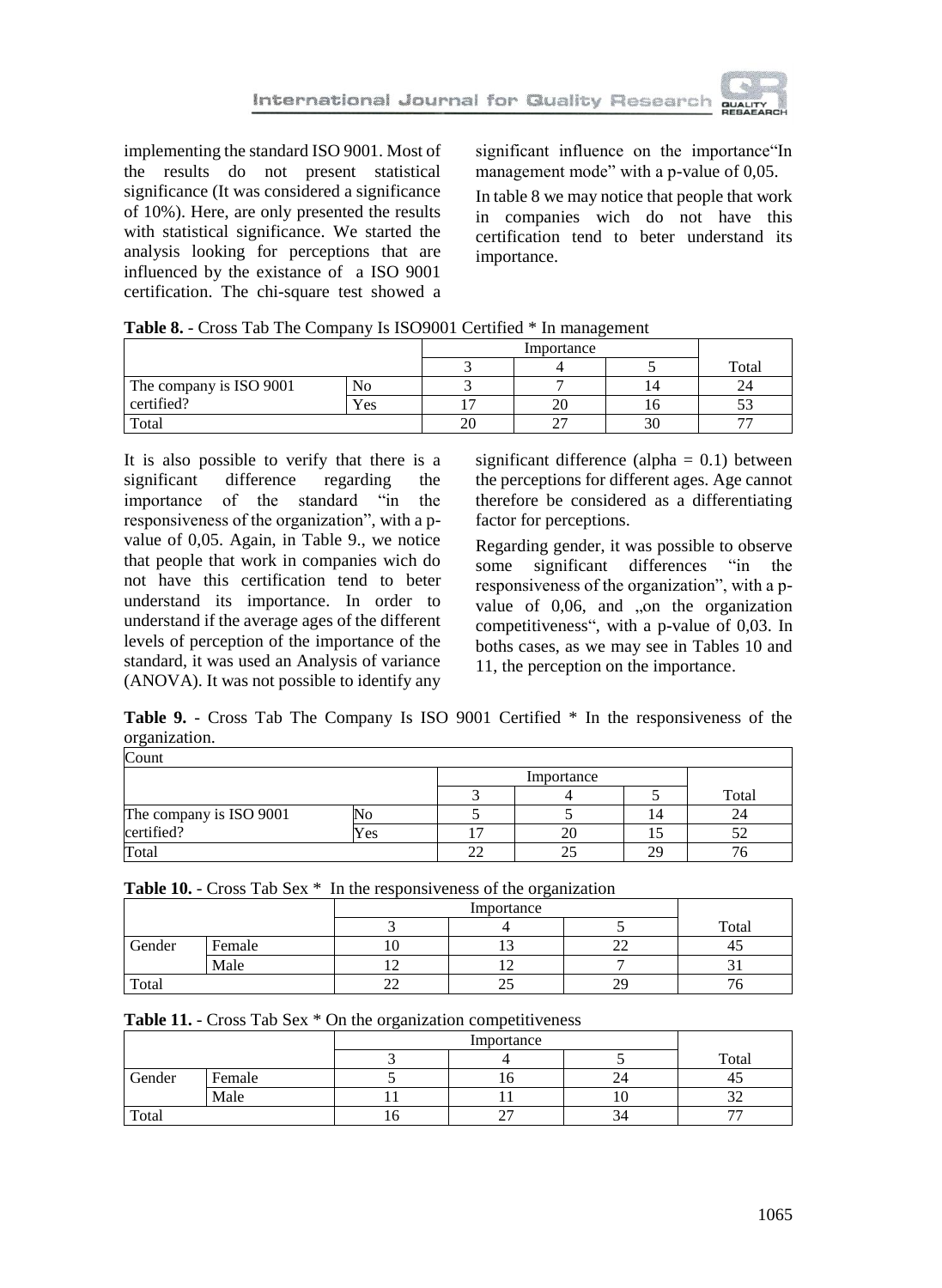

# **5. Conclusion**

Quality Management has been one of the most important Managerial Systems all over the world, during the last three decades. As main conclusions of this work, it can be highlighted: women attach great importance to the implementation of the ISO 9001 standard, namely concerning customer satisfaction, competitiveness of the organization, and the relationship with customers and give less importance, namely in the individual performance, in the motivation of professionals and in the evolution of sales. Men value the implementation of the ISO 9001 more, in terms of the relationship with customers, in the management mode and they give less importance, in what concerns the evolution of sales and in the motivation of professionals.With regard to the level of training and scholarity, respondents with a<br>Post-graduation and Master degree Post-graduation and Master degree education assign greater importance to the implementation of the standard ISO 9001.Employers with secondary school attach greater importance in the quality of products.

### **References**

- Al-Hemyari, Z. A., & Al-Sarmi, A. M. (2017). HEIS Quality Improvement Through Students Perception: Data Analysis and Robustness of the Results. *International Journal for Quality Research*, *11*(2), 261-278.
- Akdeniz, B., Calantone, R., & Voorhees, C. (2013). Effectiveness of marketing cues on consumer perceptions of quality: The moderating roles of brand reputation and third-party information. *Psychology & Marketing*, *30*(1), 76-89.
- Araújo, R., Santos, G., Costa, J., & Sá, J. C. (2019). The Quality Management System as a Driver of Organizational Culture: An Empirical Study in the Portuguese Textile Industry. *Quality Innovation Prosperity Journal*, *23*(1), 1-24. http://dx.doi.org/10.12776/ qip.v23i1.1132**.**
- Barca, F., McCann, P., & Rodrıguez-Pose, A. (2012). The case for regional development intervention: place-based versus place-neutral approaches. *Journal of Regional Science*, *52*(1), 134-152.
- Batista, I., & Santos, G. (2015). O Impacto Financeiro das Auditorias da Qualidade nas Empresas Portuguesas. *Revista Produção e Desenvolvimento*, *1*(3), 90-102.
- Bellamy, A. R., Fowler, R., & Boyless, J. (2001). Organizational Correlates of Perceptions of Quality Outcomes for ISO 9000 Registration: A Preliminary Analysis. *Quality Assurance Journal*, *5*, 137-147. doi: 10.1002/qaj.145
- Bitner, M. J., & Hubbert, A. R. (1994). Encounter satisfaction versus overall satisfaction versus quality'. In R. Rust, and R. Oliver, (Eds.), *Service Quality: New Directions in Theory and Practice*. Thousand Oaks, CA: Sage Publications. pp. 72-94.
- Bolton, R. N., & Drew, J. H. (1991). A longitudinal analysis of the impact of service changes on customer attitudes. *Journal of Marketing*, *55*,1-9.
- Bravi, L., Murmura, F., & Santos, G. (2017). Attitudes and Behaviours of Italian 3D Prosumer in the Era of Additive Manufacturing. *Procédia Manufacturing*, *13*, 980-986. <https://doi.org/10.1016/j.promfg.2017.09.095>
- Bravi, L., Murmura, F., & Santos, G. (2019). The ISO 9001:2015 Quality Management System Standard: Companies' Drivers, Benefits and Barriers to Its Implementation. *Quality Innovation Prosperity*, *23*(2)64-82.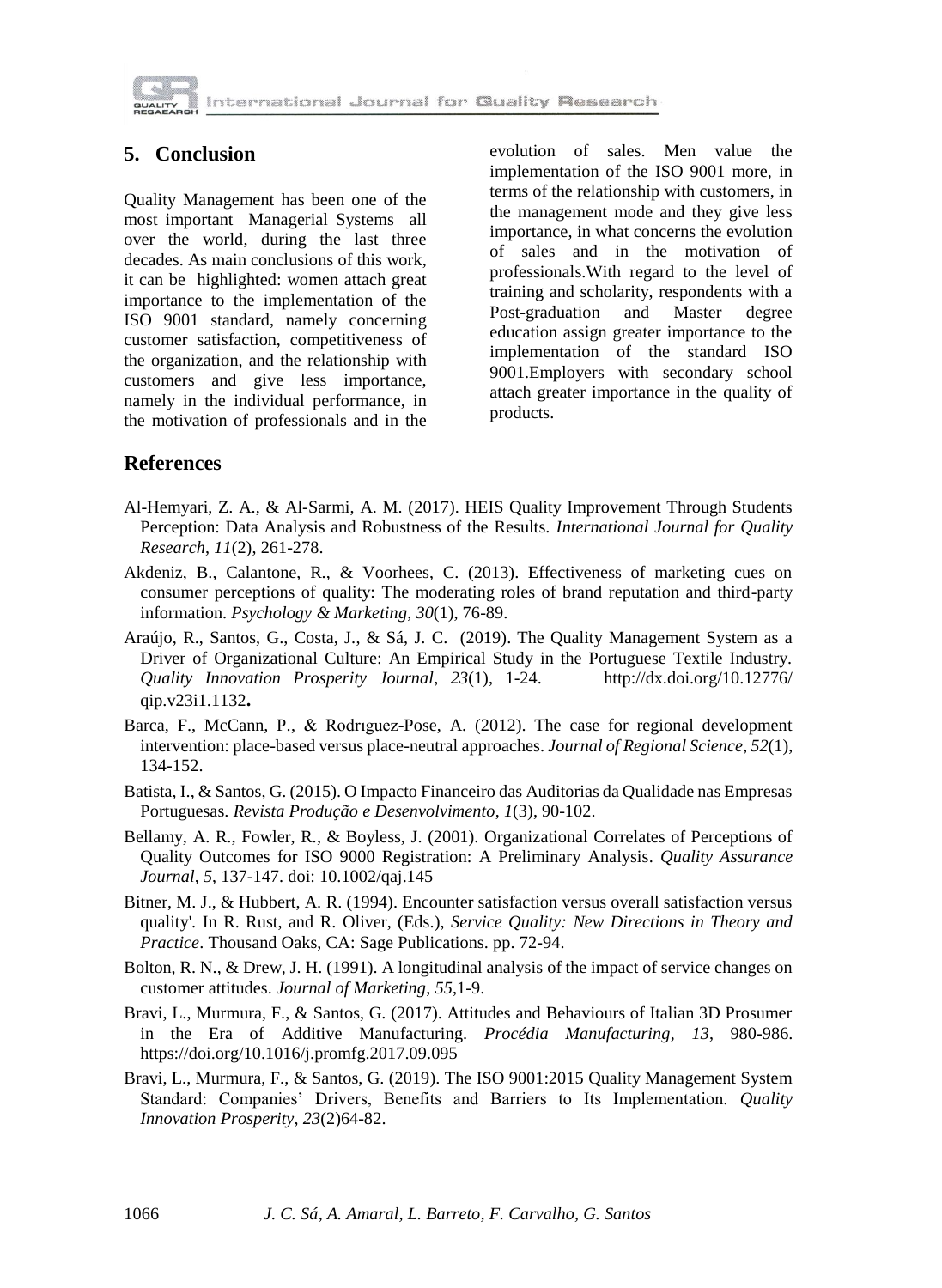Brown, D. (2009). Lisbon: O símbolo perdido, Editora Bertand.

- Carvalho, F., Santos, G., & Gonçalves, J. (2018). The disclosure of information on Sustainable Development on the corporate website of the certified Portuguese organizations. *International Journal of Quality Research*, *12*(1), 253-276. https://doi.org/10.18421/IJQR12.01-14.
- Costa, A. R., Barbosa, C., Santos, G., & Alves, M. R. (2019). Six Sigma: Main Metrics and R Based Software for Training Purposes and Practical Industrial Quality Control. *Quality Innovation Prosperity*, *23*(2), 83-100. doi: 10.12776/QIP.V23I2.1278
- Dahlgaard-Park, S. M., Chen, C-K., Jang, J-Y., & Jens J. Dahlgaard, J. J. (2013). Diagnosing and prognosticating the quality movement – a review on the 25 years quality literature (1987– 2011). *Total Quality Management*, *24*(1), 1-18.
- Dahlgaard-Park, S. M., & Dahlgaard, J .J. (2007). Excellence 25 years evolution. *Journal of Management History*, *13*(4),371-393
- Doiro, M., Fernández, J. F., Félix, M. J., & Santos, G. (2017). ERP machining centre integration: a modular kitchen production case study. *Procédia Manufacturing*, *13*, 1159- 1166.
- Duque, P. (2012). Interview with magazine 'Lavanguardia' in 2012.12.21", Retrieved from: www.lavanguardia.com/ciencia/20120123/54244667445/pedro-duque-estamos-mas-cercavolver-a-laluna-que-pisar-marte.html
- Duran, C., Çetindere, A., & Şahan, Ö. (2014). An Analysis on the Relationship Between Total Quality Management Practices and Knowledge Management: The Case of Eskişehir. *Procedia - Social and Behavioral Sciences*, *109*, 65-77. doi:10.1016/j.sbspro.2013.12.422
- Félix, M. J., Santos, G., Barroso, A., & Silva, P. (2018). The transformation of wasted space in urban vertical gardens with the contribution of design to improving the quality of life. *International Journal for Quality Research*, *12*(4), 803-822. https://doi.org/ 10.18421/IJQR12.04-02.
- Fonseca, L., & Carvalho, L. (2019). SDGs reporting by Quality, Environmental, and Occupational Health and Safety certified organizations. *Sustainability*, *11*, doi: For peer review; www.mdpi.com/journal/sustainability
- Hasin, M. A. A., Sarker, S., Islam, N., & Shareef, M. A. (2011). Perception of Customer satisfaction and Healthcare Service Quality in the Context of Bangladesh. *International Journal for Quality Research*, *5*(3), 237-244.
- Knight, P., & Yorke, M. (2003). Employability and Good Learning in Higher Education. *Teaching in Higher Education*, *8*(1), 3-16.
- Kothari, C. R. (2011). Research Methodology, Methods and Techniques New Delhi: New Age Inter- national (P) Limited. (2nd ed., 109-110).
- Lam, S. S.K. (1995). Quality management and job satisfaction: an empirical study. *International Journal of Quality & Reliability Management*, *12*(4), 72-78. <https://doi.org/10.1108/02656719510087337>
- Li, K., Wang, L., Chhajed, D., & Mallik, S. (2018). The Impact of Quality Perception and Consumer Valuation Change on Manufacturer's Optimal Warranty, Pricing and Market Coverage Strategies. *Decision Sciences*, *50*(2), 311-339
- Llusar, J. C. B. & Zornoza, C. C. (2000). Validity and reliability in perceived quality measurement models. An empirical investigation in Spanish ceramic companies. *International Journal of Quality & Reliability Management*, *17*(8), 899-918.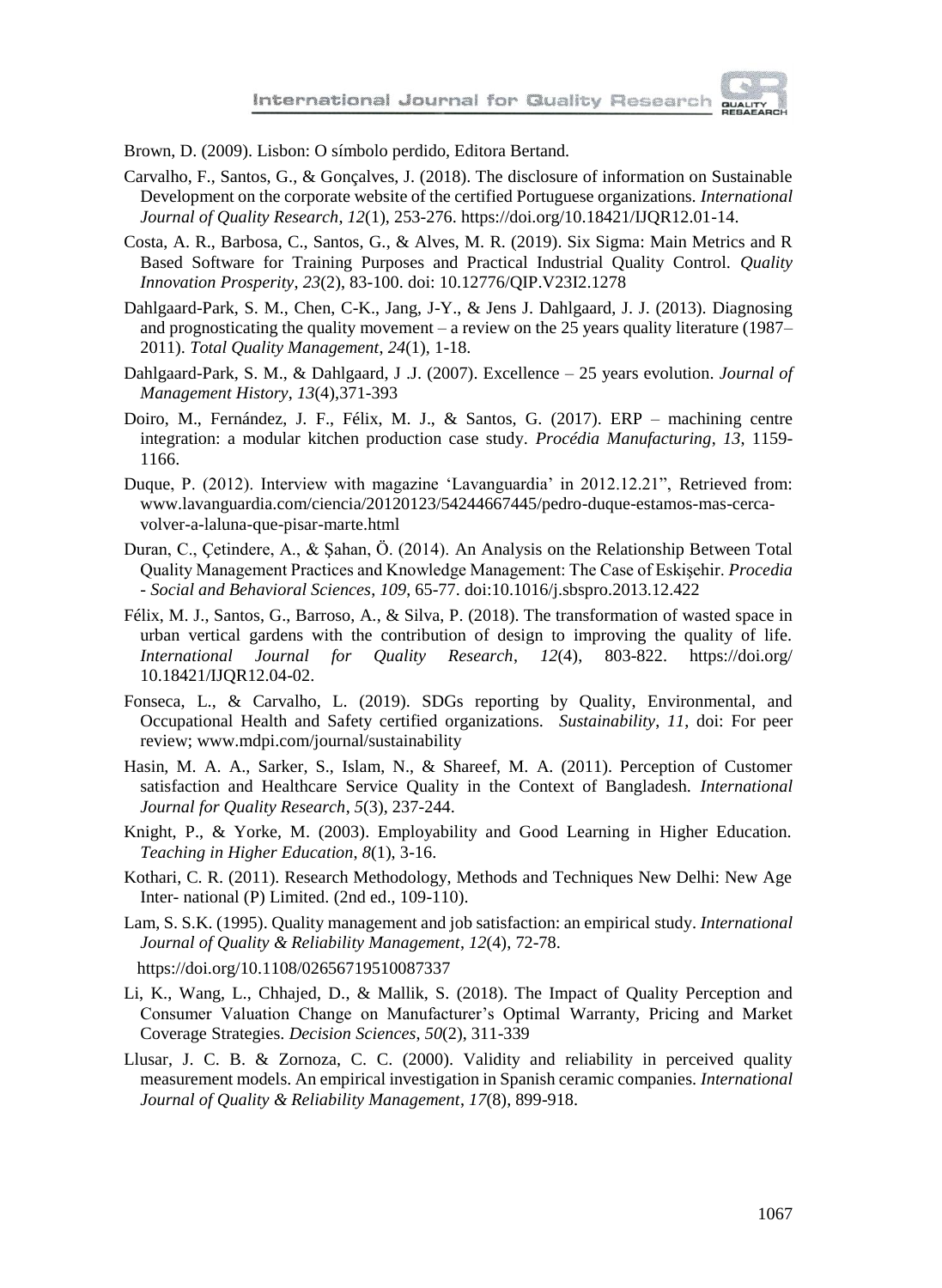

- Magd, H. A. E. (2008). ISO 9001:2000 in the Egyptian manufacturing sector: Perceptions and perspectives. *International Journal of Quality & Reliability Management*, *25*(2), 173-200.
- Marques, C., Lopes, N., Santos, G., Delgado, I., & Delgado, P., 2018. Improving operator evaluation skills for defect classification using training strategy supported by attribute agreement analysis. *Measurement*, *119*, 129-141.
- Michener, W. K. (1997), Quantitatively Evaluating Restoration Experiments: Research Design, Statistical Analysis, and Data Management Considerations. *Restoration Ecology*, *5*, 324-337. doi[:10.1046/j.1526-100X.1997.00546.x](https://doi.org/10.1046/j.1526-100X.1997.00546.x)
- Nguyen, N. T. D., & Aoyama, A. (2014). Achieving efficient technology transfer through a specific corporate culture facilitated by management practices. *Journal of High Technology Management Research*, *25*, 108-122.
- Parkes, A. (2015). *Lean Management Genesis*. De Gruyter, 106-121.
- Perkins, C. A. (1990). Quality Perception: A Comparison Between the Navy and the Commercial Environment. *Naval Engineers Journal*, January, 41-52.
- Rust R. T., & Oliver R. L. (1994). Service quality: Insights and managerial implications from the frontier. In R.T. Rust & R.L. Oliver (Eds.), *Service quality: New directions in theory and practice* (pp. 1–19). New York: Sage.
- Santos, G., & Barbosa, J. (2006). QUALIFOUND a modular tool developed for Quality Improvement in Foundries. *Journal of Manufacturing Technology Management*, *17*(3), 351- 362. [https://doi.org/10.1108/17410380610648308.](https://doi.org/10.1108/17410380610648308)
- Santos, G., Mendes, F., & Barbosa, J. (2011). Certification and integration of management systems: the experience of Portuguese small and medium enterprises. *Journal of Cleaner Production*, *19*, 1965-1974.
- Santos, D., Rebelo, M., & Santos, G. (2017). The Integration of certified Management Systems. Case Study – Organizations located at the district of Braga, Portugal. *Procédia Manufacturing 13*, 964-971[. https://doi.org/10.1016/j.promfg.2017.09.168.](https://doi.org/10.1016/j.promfg.2017.09.168)
- Santos. G., Murmura, F., & Bravi, L. (2019a). Developing a model of vendor rating to manage quality in the supply chain*. International Journal of Quality and Service Sciences*, *11*(1), 34- 52.
- Santos, G., Doiro, M., Mandado, E., & Silva, R. (2019b). Engineering learning objectives and computer assisted tools. *European Journal of Engineering Education*, *44*(4), 616-628. [https://doi.org/10.1080/03043797.2018.1563585.](https://doi.org/10.1080/03043797.2018.1563585)
- Santos, G., Gomes, S., Braga, V., Braga, A., Lima, V., Teixeira, P., & Sá, J. C. (2019c). Value creation through quality and innovation – a case study on Portugal. *The TQM Journal*, earlyCite; doi: 10.1108/TQM-12-2018-0223
- Santos, G., Bravi, L., & Murmura, F. (2018a). SA 8000 as a Tool for a Sustainable Development Strategy. *The Corporate Social Responsibility and Environmental Management Journal*, *25*, 95-105.
- Santos, G., Afonseca, J., Murmura, F., Félix, M. J., & Lopes, N. (2018b). Critical success factors in the management of ideas as an essential component of innovation and business excellence. *International Journal of Quality and Service Sciences*, *3*(3), 214-232.
- Taylor, S., & Baker, T. (1994). An assessment of the relationship between service quality and customer satisfaction in the formation of consumers' purchase intentions. *Journal of Retailing 70*(2), 163-78.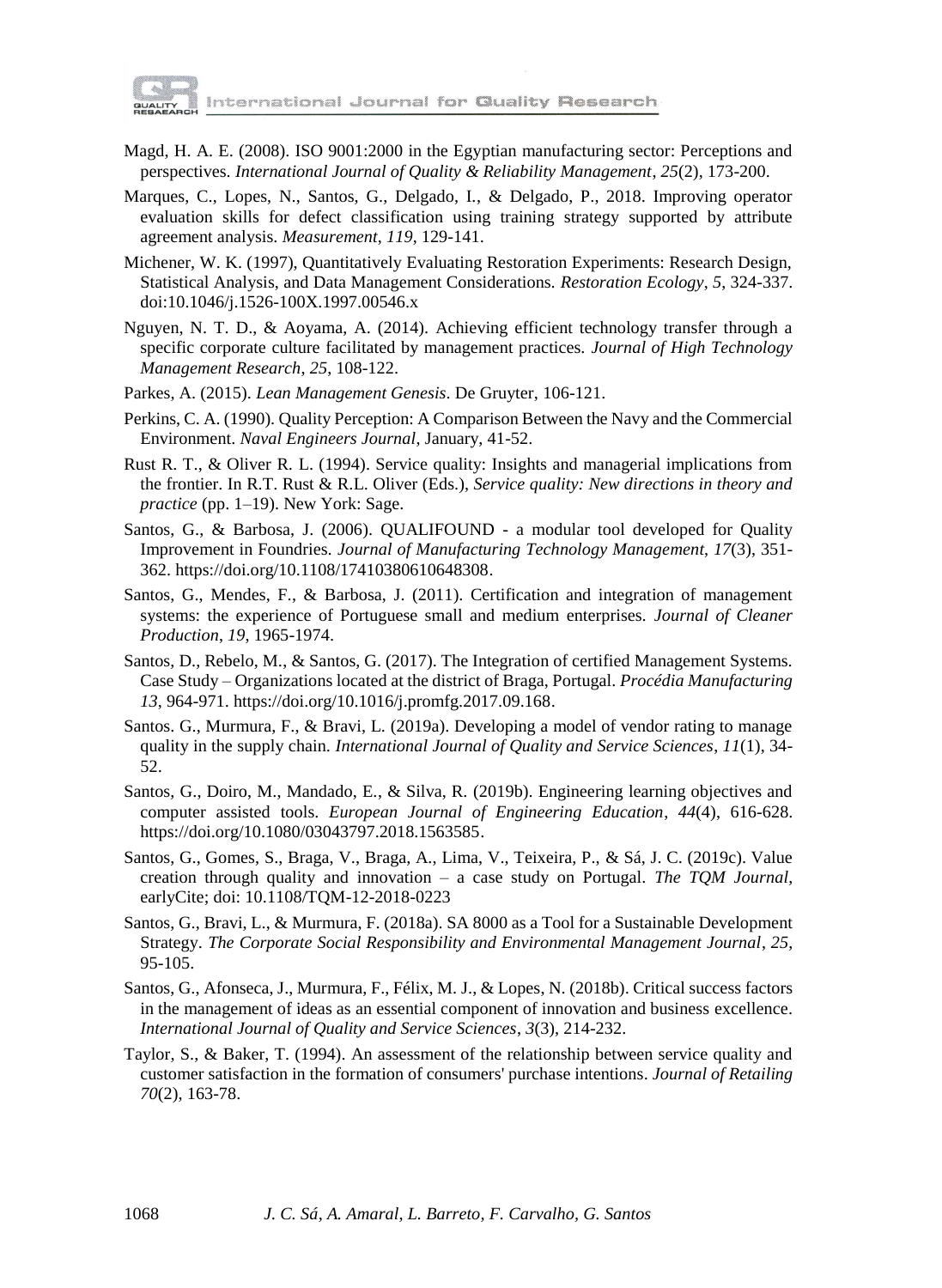

- Weckenmann, A., Akkasoglu, G., & Werner, T. (2015). Quality management history and trends. *The TQM Journal*, *27*(3), 281-293.
- Woodruff, R. B. (1997). Customer value: The next source for competitive advantage. *Journal of the Academy of Marketing Science*, *25*(2), 139-153.
- Wu, H-L., Liu, C-Y., & Hsu, W-H. (2008). An integrative model of customers' perceptions of health care services in Taiwan. *The Service Industries Journal*, *28*(9), 1307-1319.
- Yuan, G., Han, J., Wangc, Y., Liang, H., Li, G. (2019). The product demand model driven by consumer's information perception and quality perception. *Physica A*, *535*, 1-10.
- Zeithaml, V. A. (1988). Customers' perceptions of price, quality, and value: A means-end model and synthesis of evidence. *Journal of Marketing*, *52*(3), 2-22.
- Zgodavova, K., Hudec, O., & Palfy, P., (2017). Culture of quality: insight into foreign organisations in Slovakia. *Total Quality Management & Business Excellence*, *28*(9-10), 1054- 1075.<https://doi.org/10.1080/14783363.2017.1309120>
- Žunac, A. G., Buntak, K., & Tišler, P. (2018). Size of a Company and its Impact on Perception of Intangible Motivation. *International Journal for Quality Research*, *13*(1), 3-12.

#### **José Carlos Sá**

Polytechnic Institute Viana do Castelo, Valença Portugal carlos\_sa@esce.ipvc.pt

#### **Filipe Carvalho**

Polytechnic Institute Viana do Castelo, Valença Portugal filipecarvalho@esce.ipvc.pt

#### **António Amaral**

Polytechnic Institute Viana do Castelo, Valença Portugal ama@estg.ipp.pt

#### **Gilberto Santos**

Polytechnic Institute Cavado Ave, Barcelos Portugal [gsantos@ipca.pt](mailto:gsantos@ipca.pt)

#### **Luis Barreto**

Polytechnic Institute Viana do Castelo, Valença Portugal lbarreto@esce.ipvc.pt